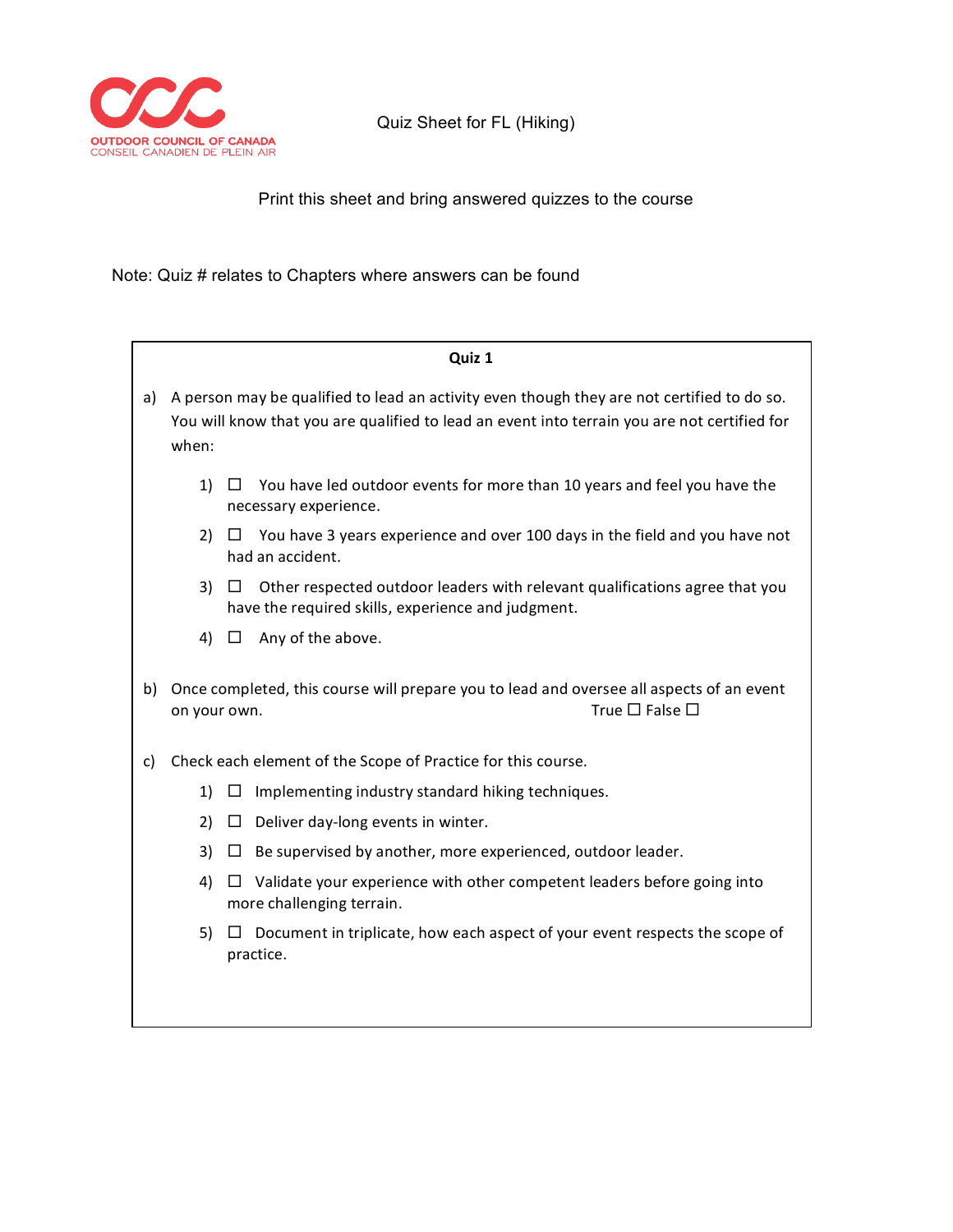## **Personal Motivations (quiz 2)**

(Try to be as honest as you can. There is no right or wrong response)

Circle how much the following items motivate you to be an outdoor leader.

|                                                | Don't like |              |                |   |   | Love it |
|------------------------------------------------|------------|--------------|----------------|---|---|---------|
| Being outdoors                                 |            | $\mathbf 1$  | $\overline{2}$ | 3 | 4 | 5       |
| Learning from others                           |            | $\mathbf{1}$ | $\overline{2}$ | 3 | 4 | 5       |
| Physical activity                              |            | $\mathbf{1}$ | $\overline{2}$ | 3 | 4 | 5       |
| Working with adults                            |            | $\mathbf{1}$ | $\overline{2}$ | 3 | 4 | 5       |
| Working with children                          |            | $\mathbf{1}$ | $\overline{2}$ | 3 | 4 | 5       |
| Sharing my knowledge                           |            | $\mathbf{1}$ | $\overline{2}$ | 3 | 4 | 5       |
| Being the center of attention                  |            | $\mathbf{1}$ | $\overline{2}$ | 3 | 4 | 5       |
| Role modeling                                  |            | $\mathbf{1}$ | $\overline{2}$ | 3 | 4 | 5       |
| Facilitating group dynamics                    |            | $\mathbf{1}$ | $\overline{2}$ | 3 | 4 | 5       |
| Working within the policies of my organization |            | $\mathbf{1}$ | $\overline{2}$ | 3 | 4 | 5       |
| Playing a supporting role in a group           |            | $\mathbf{1}$ | $\overline{2}$ | 3 | 4 | 5       |
| Making a difference in the lives of others     |            | $\mathbf{1}$ | $\overline{2}$ | 3 | 4 | 5       |
| The freedom unplanned situations offer         |            | $\mathbf{1}$ | $\overline{2}$ | 3 | 4 | 5       |
| New experiences                                |            | $\mathbf{1}$ | $\overline{2}$ | 3 | 4 | 5       |
| Being in familiar places                       |            | $\mathbf{1}$ | $\overline{2}$ | 3 | 4 | 5       |
| <b>Risk taking</b>                             |            | $\mathbf{1}$ | $\overline{2}$ | 3 | 4 | 5       |
| Quietly enjoying nature                        |            | $\mathbf{1}$ | $\overline{2}$ | 3 | 4 | 5       |
| Being alone, or with a few close friends       |            | 1            | $\overline{2}$ | 3 | 4 | 5       |
| The respect of others                          |            | 1            | $\overline{2}$ | 3 | 4 | 5       |
| Being in charge                                |            | 1            | 2 <sup>1</sup> | 3 | 4 | 5       |
| Leading friends and/or family                  |            | $\mathbf{1}$ | $\overline{2}$ | 3 | 4 | 5       |
|                                                |            |              |                |   |   |         |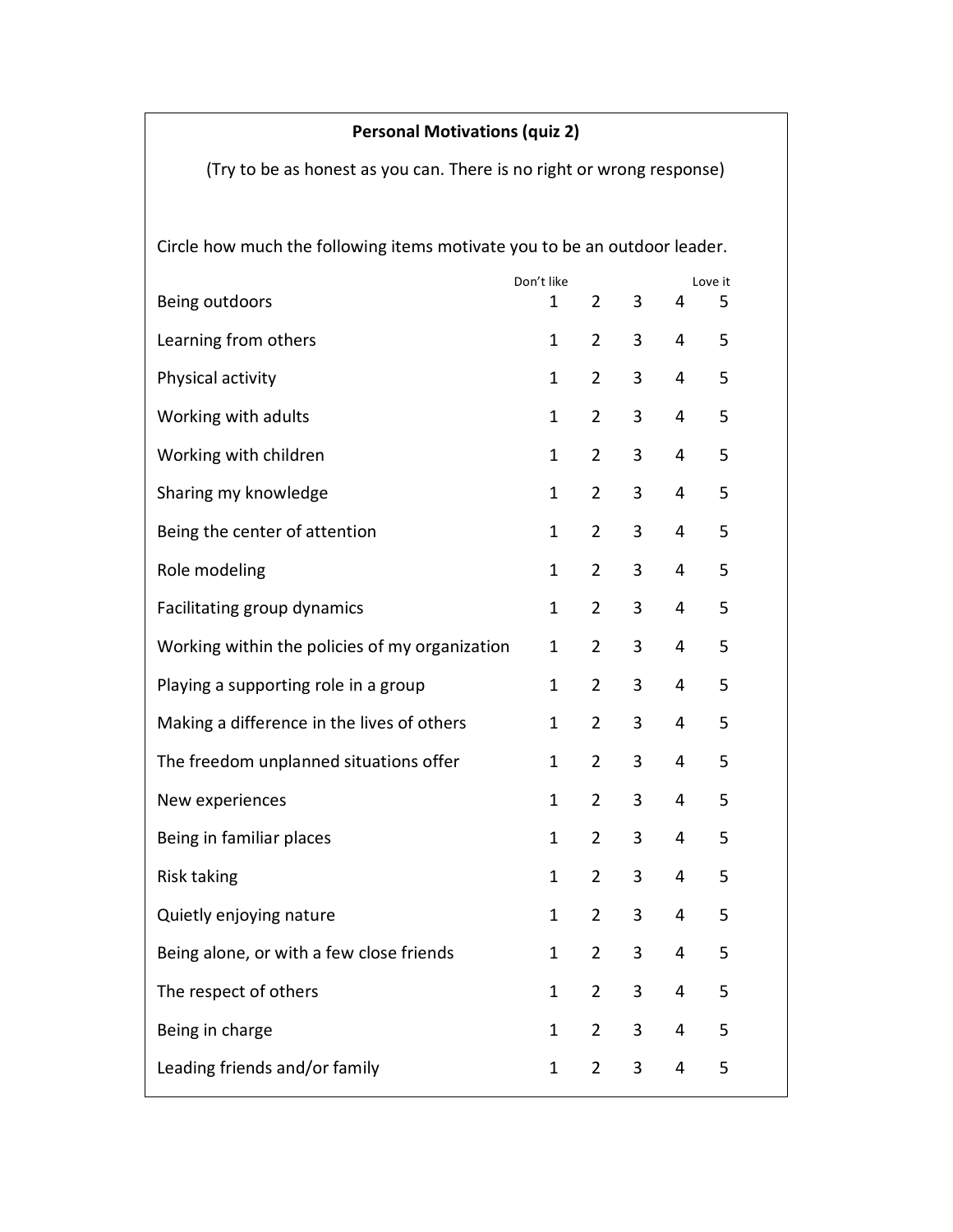|    | Quiz 3                                                                                                                                      |                                               |
|----|---------------------------------------------------------------------------------------------------------------------------------------------|-----------------------------------------------|
| a) | What are the four elements that need to be integrated during the vision stage of event<br>planning?                                         |                                               |
|    | 1)<br>3)<br><u> 1989 - Johann Barbara, martxa amerikan p</u>                                                                                | <u> 2002 - Johann Stone, mars et al. 1980</u> |
|    | 2)                                                                                                                                          |                                               |
| b) | A poorly-planned event can erase the potential educational and health benefits of outdoor<br>activity.                                      | True $\Box$ False $\Box$                      |
| c) | The better you know your participants, the more you will be able to plan an event that<br>meets their needs.                                | True $\square$ False $\square$                |
| d) | A well-planned event does not need a back-up plan (Plan B). True $\square$ False $\square$                                                  |                                               |
| e) | Since outdoor events can have a strong physical and emotional impact on participants, it is<br>important that they be positive experiences. | True $\square$ False $\square$                |
| f  | A group that performs well in a classroom setting can be expected to perform well in an<br>outdoor setting.                                 | True $\square$ False $\square$                |
| g) | Having a clear objective for your event will assist you in choosing an appropriate activity and<br>venue.                                   | True $\square$ False $\square$                |
|    |                                                                                                                                             |                                               |

|    | Quiz 4                                                                                                                                                                                |                             |  |  |  |
|----|---------------------------------------------------------------------------------------------------------------------------------------------------------------------------------------|-----------------------------|--|--|--|
| a) | You must be on a trail to be in class 1 terrain.                                                                                                                                      | True $\Box$ False $\Box$    |  |  |  |
| b) | Water depth for class 1 terrain is<br>for fast moving.                                                                                                                                | for slow moving and         |  |  |  |
| C) | Water depth is based on the<br>tallest) height found within the group.                                                                                                                | (choose: shortest, average, |  |  |  |
| d) | A sheltered area can only be a building.                                                                                                                                              | True $\Box$ False $\Box$    |  |  |  |
| e) | With appropriate validation from respected outdoor leaders, you could lead events in class 4<br>terrain and still be covered by the Scope of Practice. True $\Box$ False $\Box$       |                             |  |  |  |
| f) | With appropriate validation from respected outdoor leaders, you could lead events in class 2<br>terrain and still be covered by the Scope of Practice. True $\square$ False $\square$ |                             |  |  |  |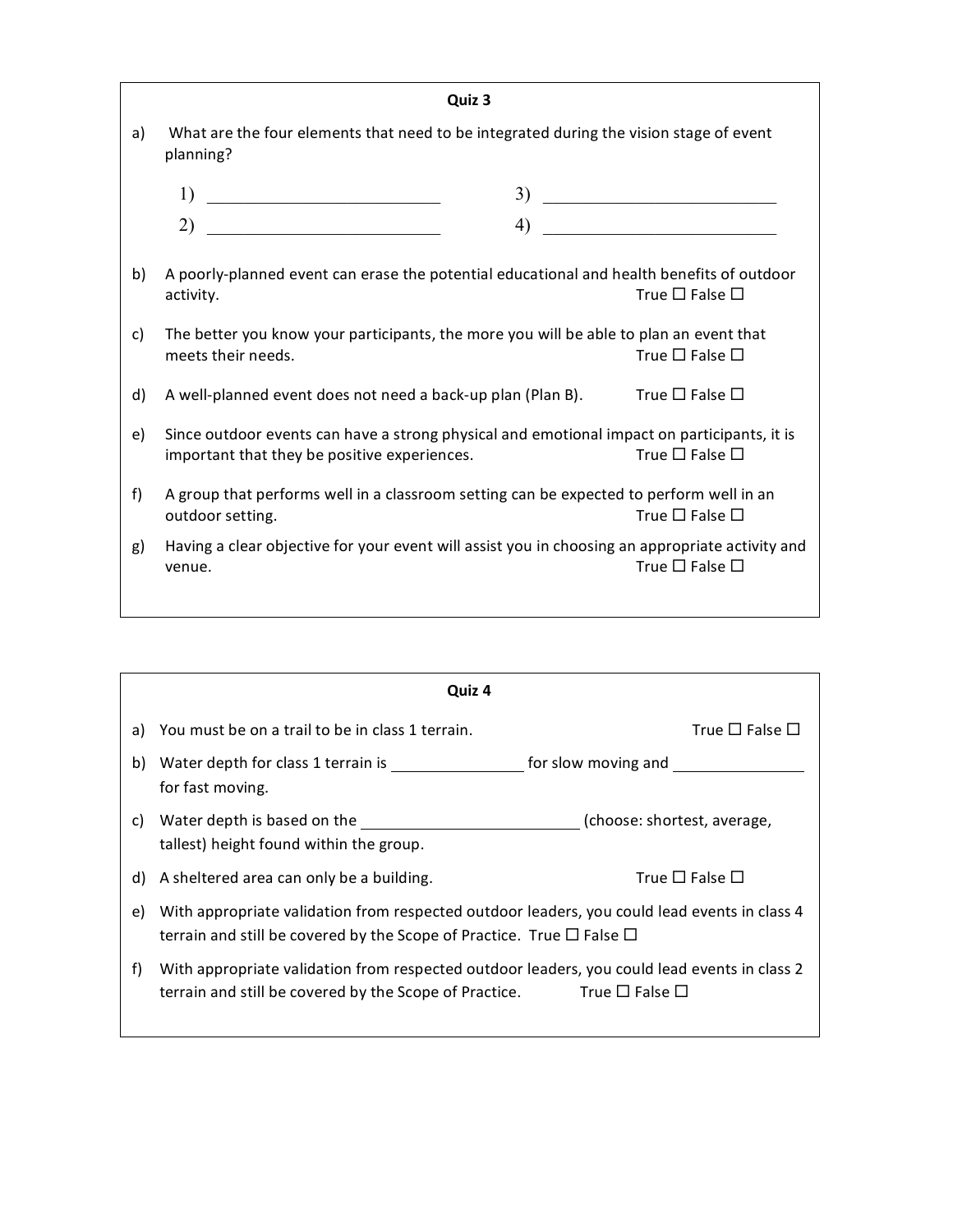|    | <b>Quiz 5.1</b>                                                                               |                                |
|----|-----------------------------------------------------------------------------------------------|--------------------------------|
| a) | Good planning will eliminate risk.                                                            | True $\square$ False $\square$ |
| b) | You should try to match the size of your defence to the size of the risk.                     |                                |
|    |                                                                                               | True $\square$ False $\square$ |
| C) | Many types of hazards do not exist in Class 1 hiking terrain, so you do not need to include   |                                |
|    | risk management in your event planning.                                                       | True $\square$ False $\square$ |
| d) | What two factors are considered when measuring the size of a risk?                            |                                |
|    | 1.                                                                                            |                                |
|    | 2.                                                                                            |                                |
| e) | A leader's action and preparation does not influence group resilience. People are either      |                                |
|    | resilient, or they are not.                                                                   | True $\square$ False $\square$ |
| f) | Complex situations are more challenging because it is easier to miss a developing issue until |                                |
|    | it is too late.                                                                               | True $\square$ False $\square$ |
| g) | It is difficult to ensure both safety and quality as they require two separate processes.     |                                |
|    |                                                                                               | True $\square$ False $\square$ |
|    |                                                                                               |                                |

|    | <b>Quiz 5.2</b>                                                                              |                                |  |
|----|----------------------------------------------------------------------------------------------|--------------------------------|--|
| a) | Good defences against rain include boots with good thread, raingear, and synthetic or wool   |                                |  |
|    | clothing.                                                                                    | True $\square$ False $\square$ |  |
| b) | If you are hiking in trees you do not need to worry about strong winds impacting your event. |                                |  |
|    |                                                                                              | True $\square$ False $\square$ |  |
| C) | High points and flat open areas are bad places to be in an electrical storm.                 |                                |  |
|    |                                                                                              | True $\square$ False $\square$ |  |
| d) | Sunscreen is not needed on cloudy days.                                                      | True $\square$ False $\square$ |  |
| e) | High temperatures are never a reason to cancel an event.                                     | True $\square$ False $\square$ |  |
| f) | Extra layers of clothing are necessary in cold weather when one is not moving around.        |                                |  |
|    |                                                                                              | True $\square$ False $\square$ |  |
|    |                                                                                              |                                |  |
|    |                                                                                              |                                |  |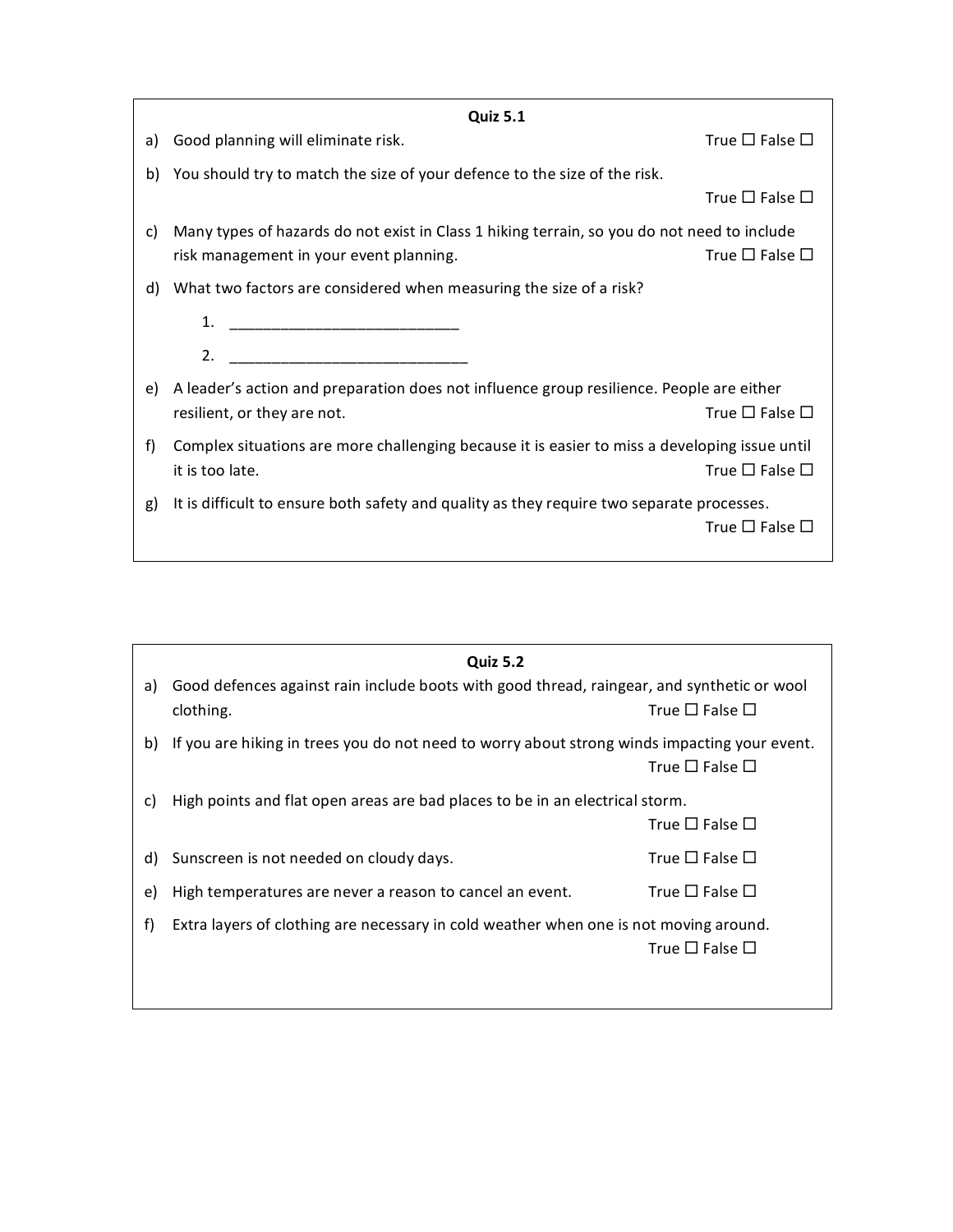|    | <b>Quiz 5.3</b>                                                                                                                         |                                |
|----|-----------------------------------------------------------------------------------------------------------------------------------------|--------------------------------|
| a) | Tight groups of four adults or more are an effective defence against bears; children<br>should always have an adult in close proximity. | True $\square$ False $\square$ |
| b) | You should leave 100m. between you and large animals.                                                                                   | True $\square$ False $\square$ |
| c) | Poisonous animals and plants are not common in Canada, so you do not need to defend<br>against them                                     | True $\square$ False $\square$ |
| d) | Being aware of interactions between group members and cliques is one tool available to<br>help outdoor leaders manage conflict.         | True $\square$ False $\square$ |
| e) | The quality of your participants' outdoor equipment must be taken into account when<br>planning your activity.                          | True $\Box$ False $\Box$       |
| f) | Knowing the medical conditions within your group and what to do in case of need is<br>important. This may require first aid training.   | True $\square$ False $\square$ |
| g) | Educating yourself about specific regional considerations and hazards is a prudent<br>practice as an outdoor leader.                    | True $\square$ False $\square$ |
| h) | Identify one hazard that is specific to your region and identify an effective defence you<br>would use as a Field Leader.               |                                |
|    |                                                                                                                                         |                                |
|    |                                                                                                                                         |                                |

|                                                                                                                                                          | Quiz 6                                                                                                                                                                                                              |                                |
|----------------------------------------------------------------------------------------------------------------------------------------------------------|---------------------------------------------------------------------------------------------------------------------------------------------------------------------------------------------------------------------|--------------------------------|
| a)                                                                                                                                                       | In the event of an accident your first concern should be the person hurt.                                                                                                                                           | True $\square$ False $\square$ |
| b)                                                                                                                                                       | In the case of a minor injury, you may be able to continue with your main event if your<br>team is strong enough to send a leader out with the injured person without<br>compromising the safety of the main group. | True $\square$ False $\square$ |
| c)                                                                                                                                                       | You can avoid all serious accidents if you plan your event well.                                                                                                                                                    | True $\square$ False $\square$ |
| For a large group, the site commander should only give instructions to the rescuers and<br>d)<br>should not get involved in the mechanics of the rescue. |                                                                                                                                                                                                                     |                                |
|                                                                                                                                                          |                                                                                                                                                                                                                     | True $\square$ False $\square$ |
| e)                                                                                                                                                       | Little planning is required in case of emergency. You can always call 911 and they will<br>send a helicopter                                                                                                        | True $\square$ False $\square$ |
| f)                                                                                                                                                       | It is a good idea to re-assess hazards after an incident occurs.                                                                                                                                                    | True $\square$ False $\square$ |
| g)                                                                                                                                                       | During an emergency, your organization plays an essential supporting role. It should<br>have a plan in place for such instances.                                                                                    | True $\square$ False $\square$ |
| h)                                                                                                                                                       | Your organization's emergency plan does not need to be tailored for outdoor events. All<br>emergencies are handled the exact same way.                                                                              | True $\Box$ False $\Box$       |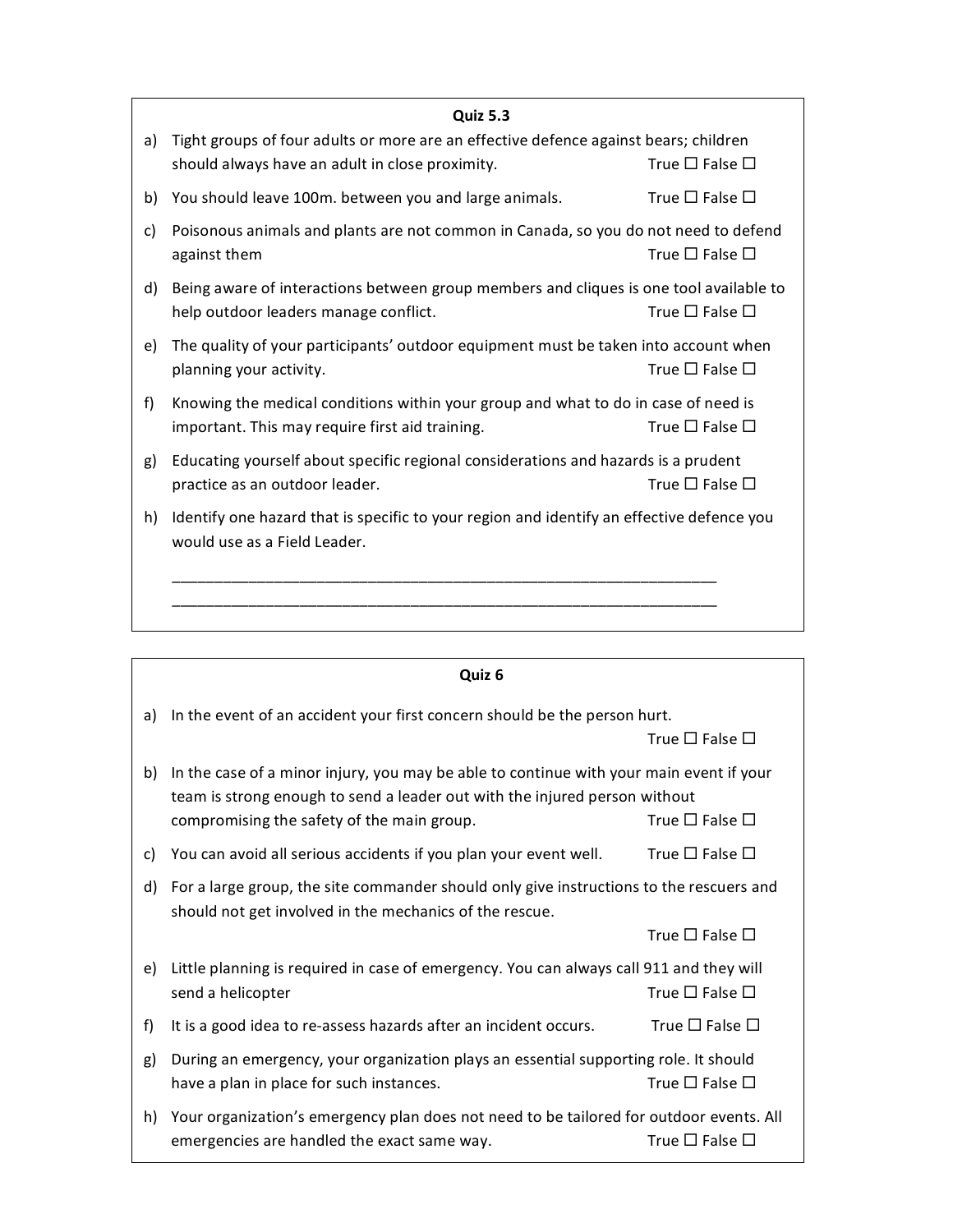| Good team building increases commitment, quality, and safety. |                                                                                                                                                                                                                                                                                                                                                                                                                                                                                                                                                                                                                                                                                                                                                                                                                                                                                                            |
|---------------------------------------------------------------|------------------------------------------------------------------------------------------------------------------------------------------------------------------------------------------------------------------------------------------------------------------------------------------------------------------------------------------------------------------------------------------------------------------------------------------------------------------------------------------------------------------------------------------------------------------------------------------------------------------------------------------------------------------------------------------------------------------------------------------------------------------------------------------------------------------------------------------------------------------------------------------------------------|
|                                                               |                                                                                                                                                                                                                                                                                                                                                                                                                                                                                                                                                                                                                                                                                                                                                                                                                                                                                                            |
|                                                               | True $\square$ False $\square$                                                                                                                                                                                                                                                                                                                                                                                                                                                                                                                                                                                                                                                                                                                                                                                                                                                                             |
|                                                               | True $\square$ False $\square$                                                                                                                                                                                                                                                                                                                                                                                                                                                                                                                                                                                                                                                                                                                                                                                                                                                                             |
|                                                               | True $\square$ False $\square$                                                                                                                                                                                                                                                                                                                                                                                                                                                                                                                                                                                                                                                                                                                                                                                                                                                                             |
|                                                               | True $\square$ False $\square$                                                                                                                                                                                                                                                                                                                                                                                                                                                                                                                                                                                                                                                                                                                                                                                                                                                                             |
|                                                               | True $\square$ False $\square$                                                                                                                                                                                                                                                                                                                                                                                                                                                                                                                                                                                                                                                                                                                                                                                                                                                                             |
|                                                               | True $\square$ False $\square$                                                                                                                                                                                                                                                                                                                                                                                                                                                                                                                                                                                                                                                                                                                                                                                                                                                                             |
|                                                               | True $\square$ False $\square$                                                                                                                                                                                                                                                                                                                                                                                                                                                                                                                                                                                                                                                                                                                                                                                                                                                                             |
|                                                               | True $\square$ False $\square$                                                                                                                                                                                                                                                                                                                                                                                                                                                                                                                                                                                                                                                                                                                                                                                                                                                                             |
|                                                               | True $\square$ False $\square$                                                                                                                                                                                                                                                                                                                                                                                                                                                                                                                                                                                                                                                                                                                                                                                                                                                                             |
|                                                               |                                                                                                                                                                                                                                                                                                                                                                                                                                                                                                                                                                                                                                                                                                                                                                                                                                                                                                            |
|                                                               |                                                                                                                                                                                                                                                                                                                                                                                                                                                                                                                                                                                                                                                                                                                                                                                                                                                                                                            |
|                                                               |                                                                                                                                                                                                                                                                                                                                                                                                                                                                                                                                                                                                                                                                                                                                                                                                                                                                                                            |
|                                                               |                                                                                                                                                                                                                                                                                                                                                                                                                                                                                                                                                                                                                                                                                                                                                                                                                                                                                                            |
|                                                               | Everybody on your team needs to have a clear understanding of their roles.<br>As you are the leader, it is your job to convince your participants to fit in with your<br>plan to ensure the success of your event.<br>Effective communication with your sponsoring organization is an essential part of<br>planning for your event.<br>Involving parents in your event is beneficial.<br>You do not need common understanding and clear communication with transportation<br>companies.<br>Giving effective feedback is an easy process and does not require much thought.<br>Different land managers have different requirements. It is important to know what<br>those are before going to a specific area.<br>Quality supervision promotes quality events.<br>Identify a stakeholder you work with regularly. Identify what their needs are and how<br>you could address those needs as a Field Leader. |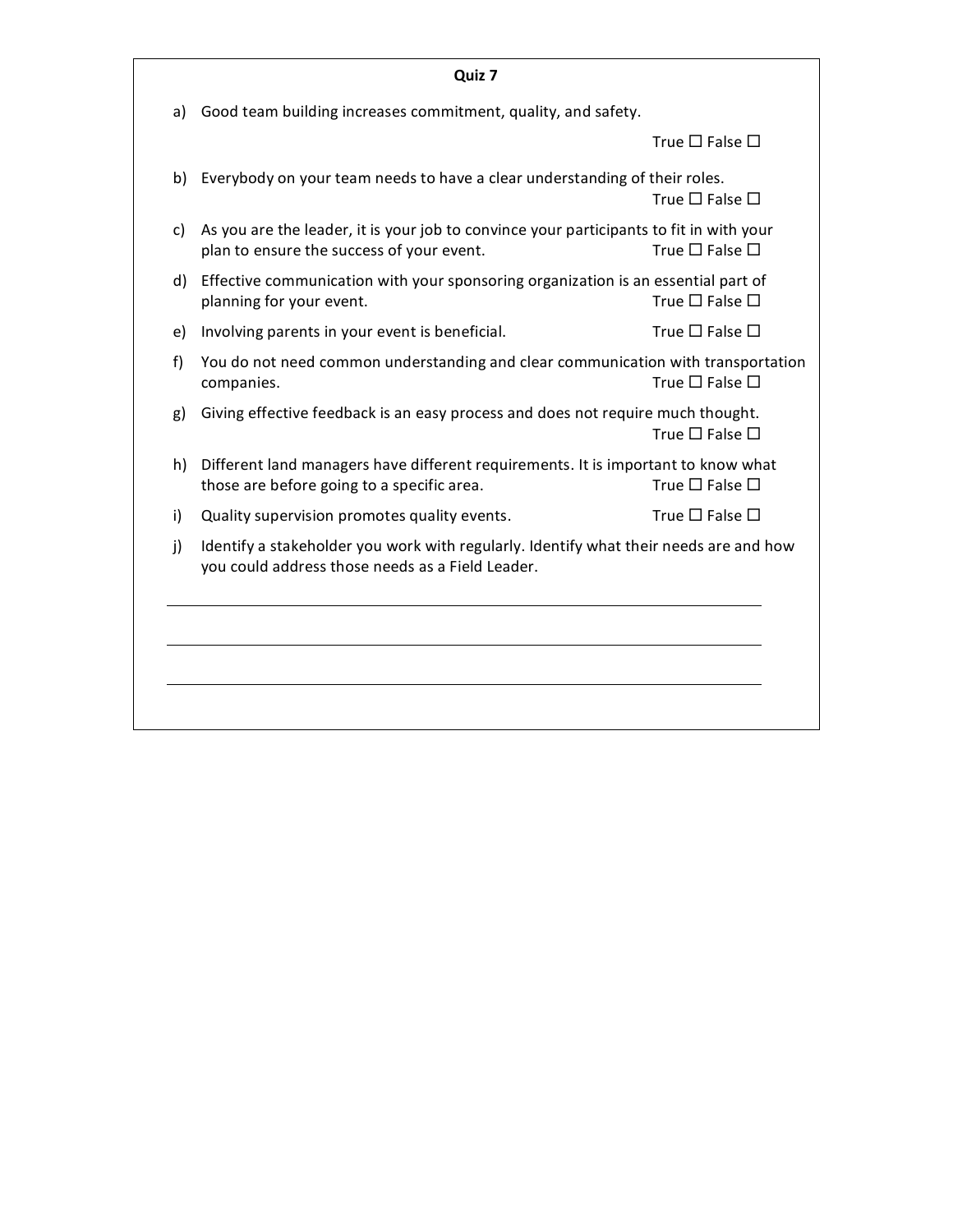### **Quiz 8**

| a) | Teaching and practicing environmental responsibility is an essential part of our leadership<br>role.                                                                                                                         | True $\square$ False $\square$ |
|----|------------------------------------------------------------------------------------------------------------------------------------------------------------------------------------------------------------------------------|--------------------------------|
| b) | Making sure that you check weather forecasts and trail conditions ahead of time and making<br>any necessary changes to your plans increases safety, quality, and helps you meet your<br>responsibilities to the environment. | True $\square$ False $\square$ |
| C) | Keeping your distance from wildlife and keeping your food from them increases both your<br>safety and theirs.                                                                                                                | True $\square$ False $\square$ |
| d) | Established trails, dry grass, rock and gravel are all examples of durable surfaces.                                                                                                                                         | True $\square$ False $\square$ |
| e) | If no bathroom facilities exist, it is acceptable to dispose of feces anywhere, and leave toilet<br>paper hidden underneath a rock or dead leaves.                                                                           | True $\square$ False $\square$ |
| f) | Flowers and other natural artifacts should be left where they are and observed without<br>harm.                                                                                                                              | True $\square$ False $\square$ |
| g) | Fires can be lit anyplace, as long as you put stones around it.                                                                                                                                                              | True $\square$ False $\square$ |
| h) | If members of your hiking group are widely spaced, it is a good idea to yell back and forth as<br>a means of communication.                                                                                                  | True $\square$ False $\square$ |
| i) | In pristine areas, hikers should spread to reduce impact.                                                                                                                                                                    | True $\square$ False $\square$ |

#### **Quiz 9**

| a) During the days prior to the event, you will need to keep a close eye on the weather because |                                |
|-------------------------------------------------------------------------------------------------|--------------------------------|
| weather can be a powerful force, is highly variable, and can have a big impact on trail         |                                |
| conditions.                                                                                     | True $\square$ False $\square$ |

- b) Looking out of your window on the morning of your event will usually give you your most reliable indication about the weather for the day. True  $\square$  False  $\square$
- c) A solid back up plan can help you provide a good event even though the weather makes the main event unavailable to you. The set of the set of the set of the  $\square$  False  $\square$
- d) When you have an experienced group and you have had excellent pre-event communication, you can skip the equipment check on the morning of the event to save time.

True  $\square$  False  $\square$ 

e) Last minute checks also include checking for recent injuries and sickness.

True  $\square$  False  $\square$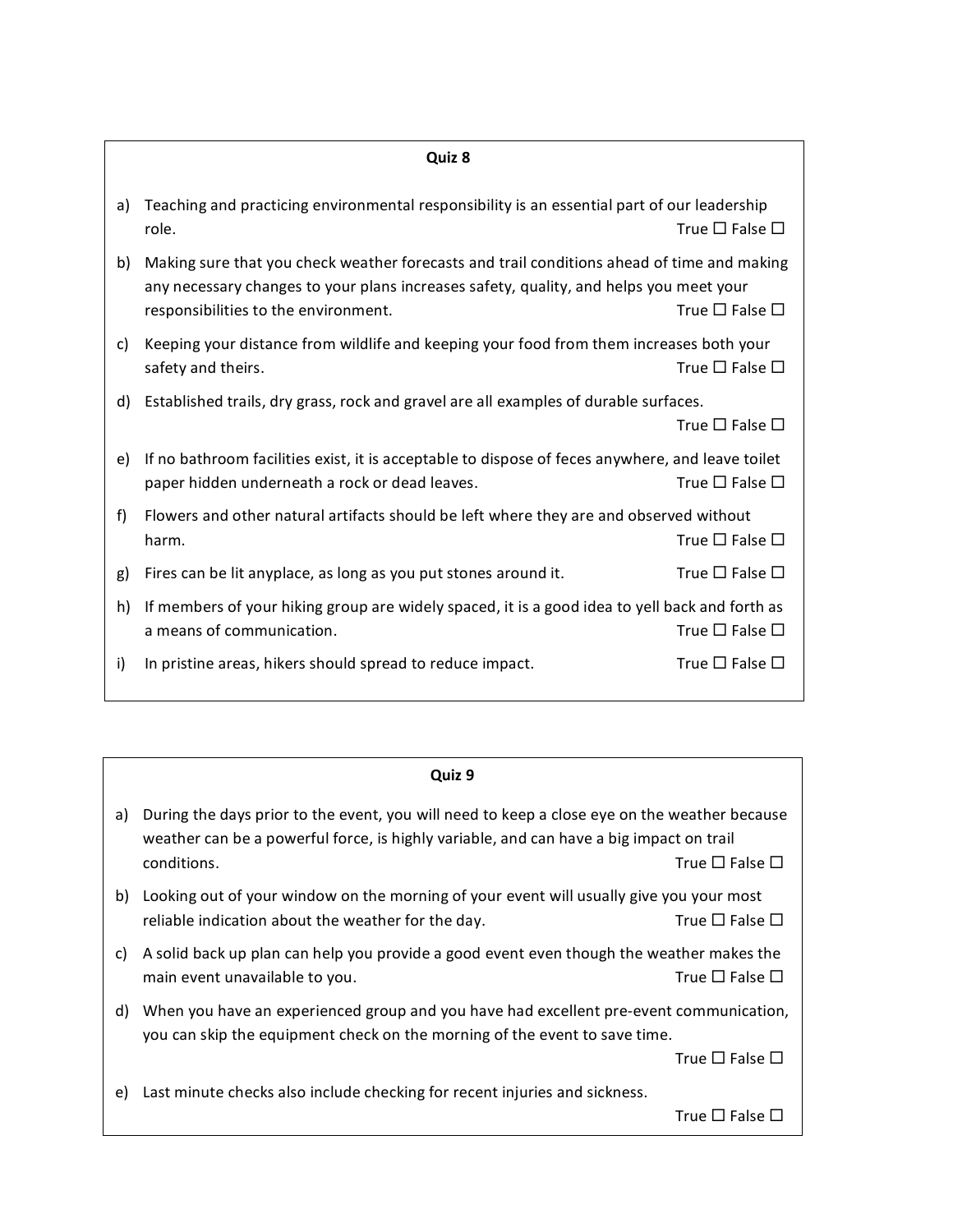# **Quiz 10**

| a) | Over-communication will result in your group missing information, so a better strategy is to<br>only give instructions when you see an issue.                                                               | True $\square$ False $\square$ |
|----|-------------------------------------------------------------------------------------------------------------------------------------------------------------------------------------------------------------|--------------------------------|
| b) | While hiking, it is fine for older kids or adults to be out of sight from each other for quite<br>long periods so long as they have verbal contact.                                                         | True $\square$ False $\square$ |
| C) | If you give people too much information it encourages too much independence and this<br>makes it hard to keep the group together.                                                                           | True $\square$ False $\square$ |
| d) | As a leader, it is important to be receiving information from your group, so that you can deal<br>with issues as they develop.                                                                              | True $\square$ False $\square$ |
| e) | A hike runs more smoothly if everyone times their personal care needs to scheduled stops.<br>Communicating how long it will be until the next stop during the previous one will help<br>people manage this. | True $\square$ False $\square$ |
| f) | Since you let everyone know when the next stop will be you can safely assume that the<br>person asks "how long to the next stop" just wasn't listening.                                                     | True $\square$ False $\square$ |
| g) | Sometimes the people who are co-leading with you might not perform their role adequately.<br>If a tactful reminder on the trail has no effect, there is nothing else you can or should do.                  | True $\square$ False $\square$ |
| h) | Encourage participants to speak up if they have an issue. However, also observe the<br>behaviour of the group as some people may not speak up.                                                              | True $\square$ False $\square$ |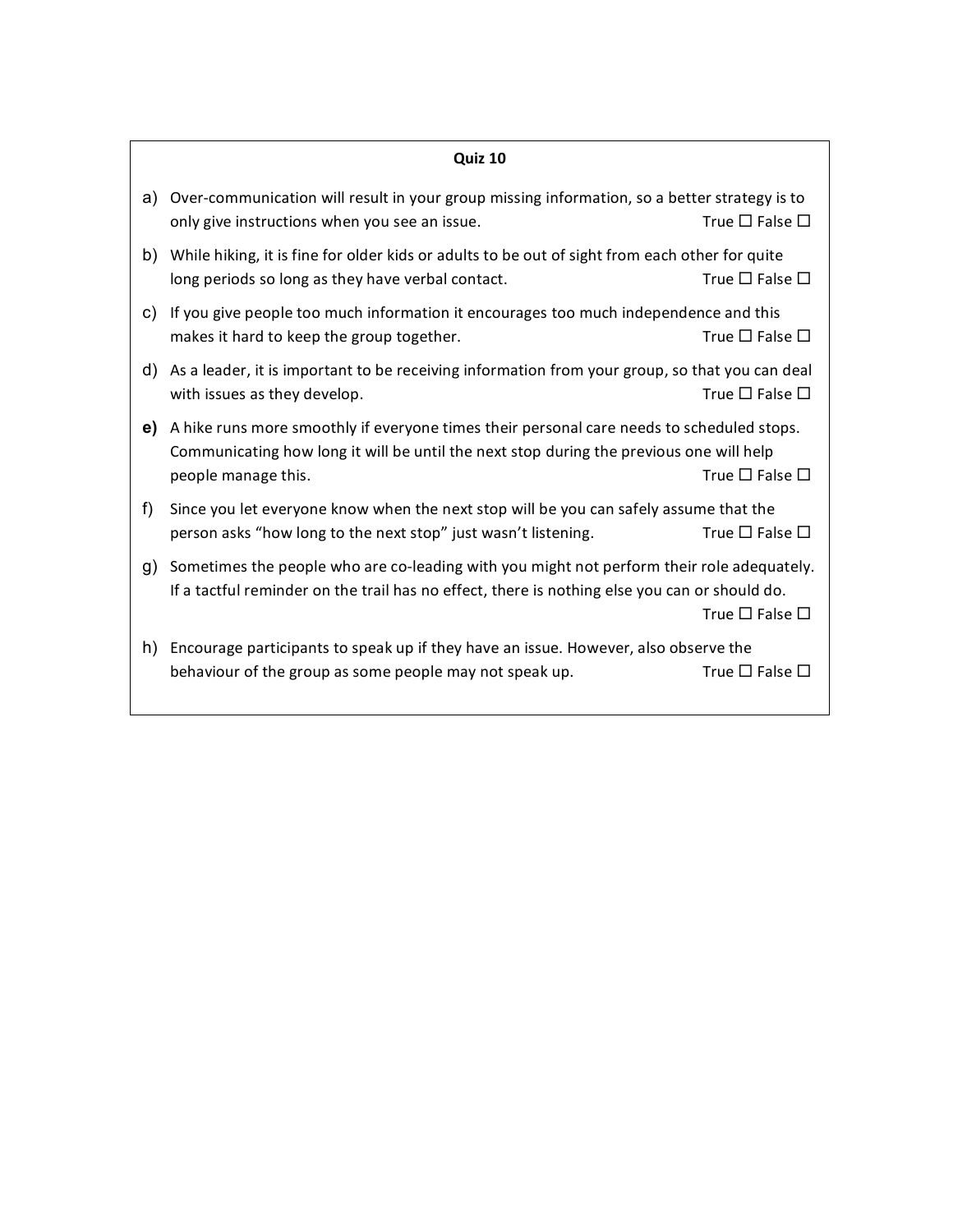## **Quiz 11**

- a) The better our situational awareness is about our group the more likely we are to have a safe, successful event. The same same same same same same same  $\Box$  False  $\Box$
- b) Class 1 terrain is low risk, so you can concentrate on your activities without having to be on the lookout for potential hazards. The  $\Box$  False  $\Box$
- c) Familiarity with the route and knowing your group's location along it in relation to your event plan will help you stick to your planned schedule and/or respond effectively to the unexpected. True ¨ False ¨
- d) It is easy to neglect your own needs if your focus is always on your participants. Monitoring oneself is an important part of situational awareness. True  $\Box$  False  $\Box$
- e) Maintaining situational awareness requires constant alertness and asks us to keep track of our surroundings, listen as much as possible, recognize our internal state and remember our planned activities.  $\Box$  True  $\Box$  False  $\Box$
- f) Name three elements that you want to be aware of at all times as a leader.
- g) No matter what information you gather from the situation, you should never deviate from your plan.  $\Box$  True  $\Box$  False  $\Box$
- h) Maintaining situational awareness is your responsibility. You should never rely on others to update your understanding of the situation. This is especially true of participants who are less experienced than you.  $\Box$  True  $\Box$  False  $\Box$
- i) Choose an element that is challenging for you to maintain awareness about and identify strategies you can implement to make it easier for you to remain aware.